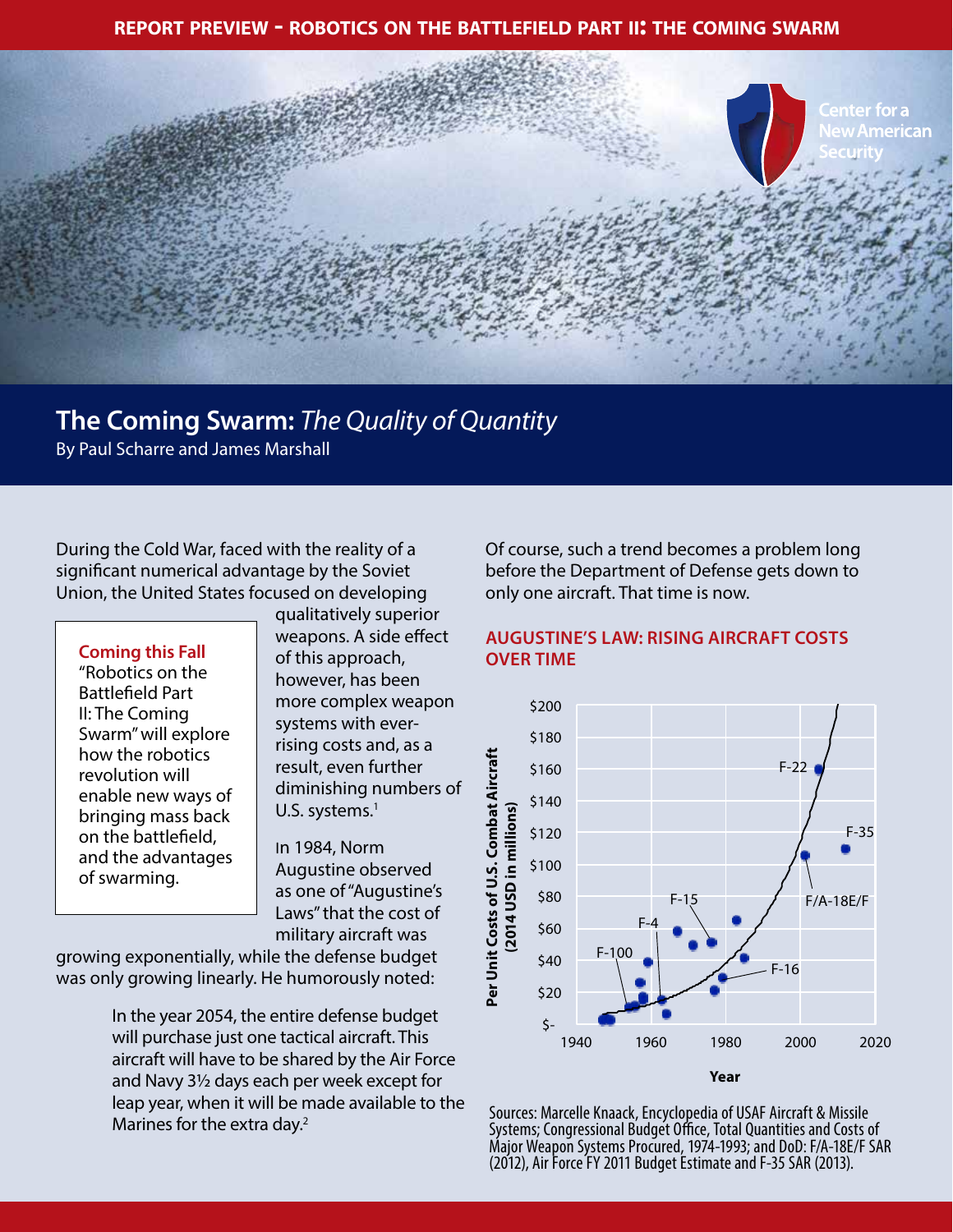### RISING COSTS, SHRINKING **OUANTITES**

Rising costs have pushed down procurement quantities for not only aircraft but also ships. Furthermore, shrinking procurement quantities have the pernicious cyclical effect of further driving up perunit procurement costs, as developmental costs are spread over fewer and fewer units. This can lead to more cuts in production numbers.

From 2001 to 2008, the base (non-war) budgets of the Navy and Air Force grew 22% and 27%, respectively, adjusted for inflation.3 Meanwhile, the

**Shrinking procurement quantities have the pernicious cyclical effect of further driving up per-unit procurement costs, as developmental costs are spread over fewer and fewer units.** 

number of combat ships and aircraft in the U.S. inventory *declined* by 10% for ships and nearly 20% for aircraft over the same period. 4 A number of factors contributed to this decrease in numbers despite an overall budget rise, and this was in part due to a deliberate choice by the Navy and Air Force to emphasize quality over quantity. But better quality can only compensate so much.



Source: International Institute for Strategic Studies. Includes aircraft in store. Budget data from U.S. Department of Defense.

## **DECLINING NAVAL COMBAT POWER FROM 2001-2014**



Source: International Institute for Strategic Studies. Includes ships in reserve. Budget data from

# **DECLINING AIR COMBAT POWER FROM 2001-2014**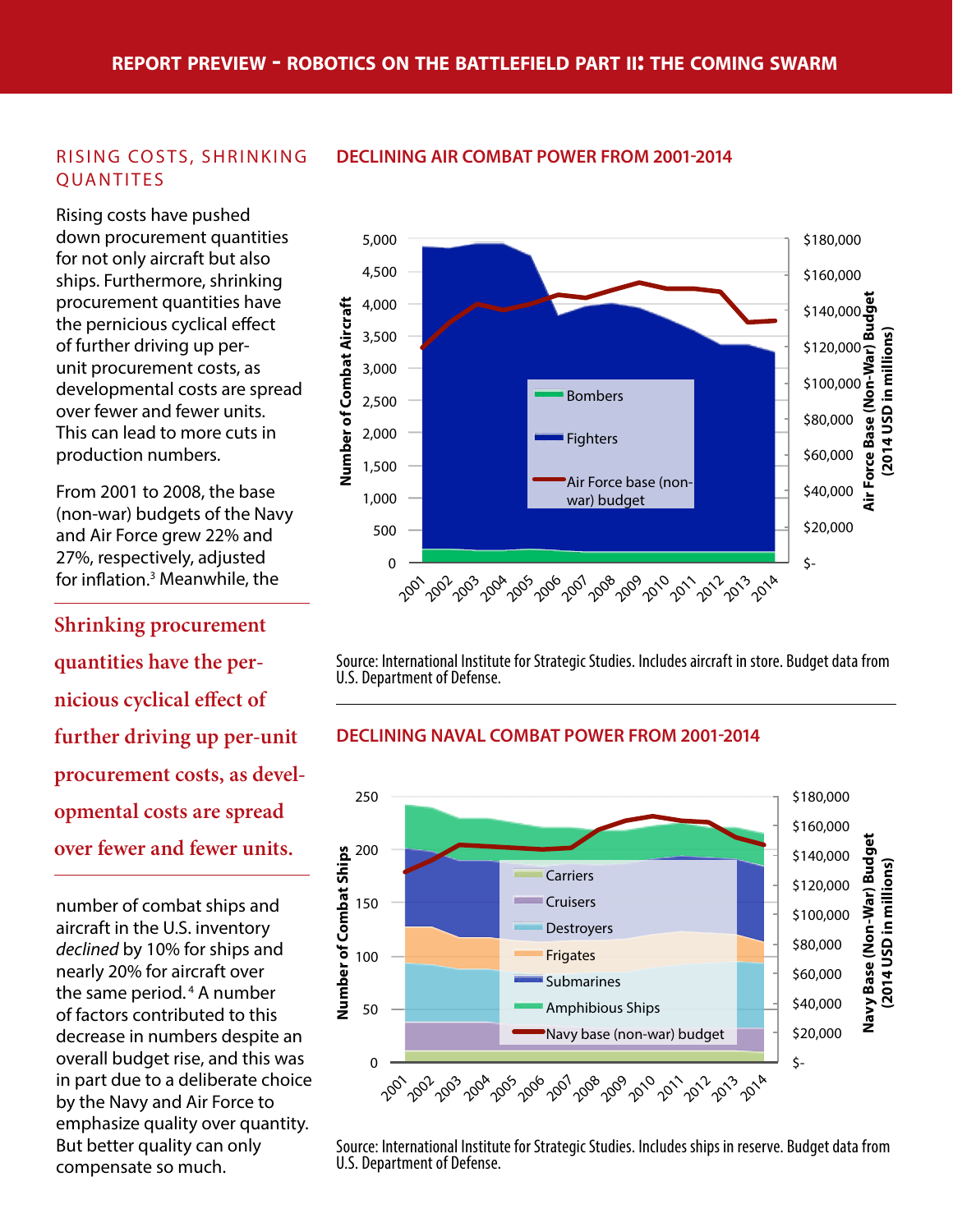## NUMBERS MATTER

A standard rule-of-thumb for the advantage of quantity vs. quality in military engagements is Lanchester's Square Law. Lanchester's Square Law states that, all things being equal,

**Twice as many units in the fight actually translates to a fourfold increase in combat power for units with aimedfire weapons.**

having twice as many units in the fight actually translates to a fourfold increase in combat power for units with aimed-fire weapons. This is because the numerically superior force can double up on attacking enemy units, while the numerically inferior force can only attack half of the opposing force at one time. This is in contrast to hand-to-hand combat, where combatants can only attack one person at a time, and a twofold increase in numbers translates to only a twofold increase in combat effectiveness.

A numerically inferior force can compensate with greater qualitative superiority, but a force that is outnumbered by its opponent 2-to-1 must therefore be *four times better* in quality in order to simply match its opponent. There is, in essence, a limit to how much qualitative superiority can compensate for greater numbers.5



# **Hypothetical U.S.-China Air War**

A 2009 RAND study on a hypothetical U.S.-China air war over Taiwan highlighted the value of numbers and the limits of qualitative superiority alone. Even though U.S. fighters were assessed to be far more capable than Chinese fighters – 27 times better in the case of the U.S. F-22 – China was able to launch nearly 800 sorties in the first day of fighting and won the battle.

Source: David A. Shlapak et al., *A Question of Balance*.